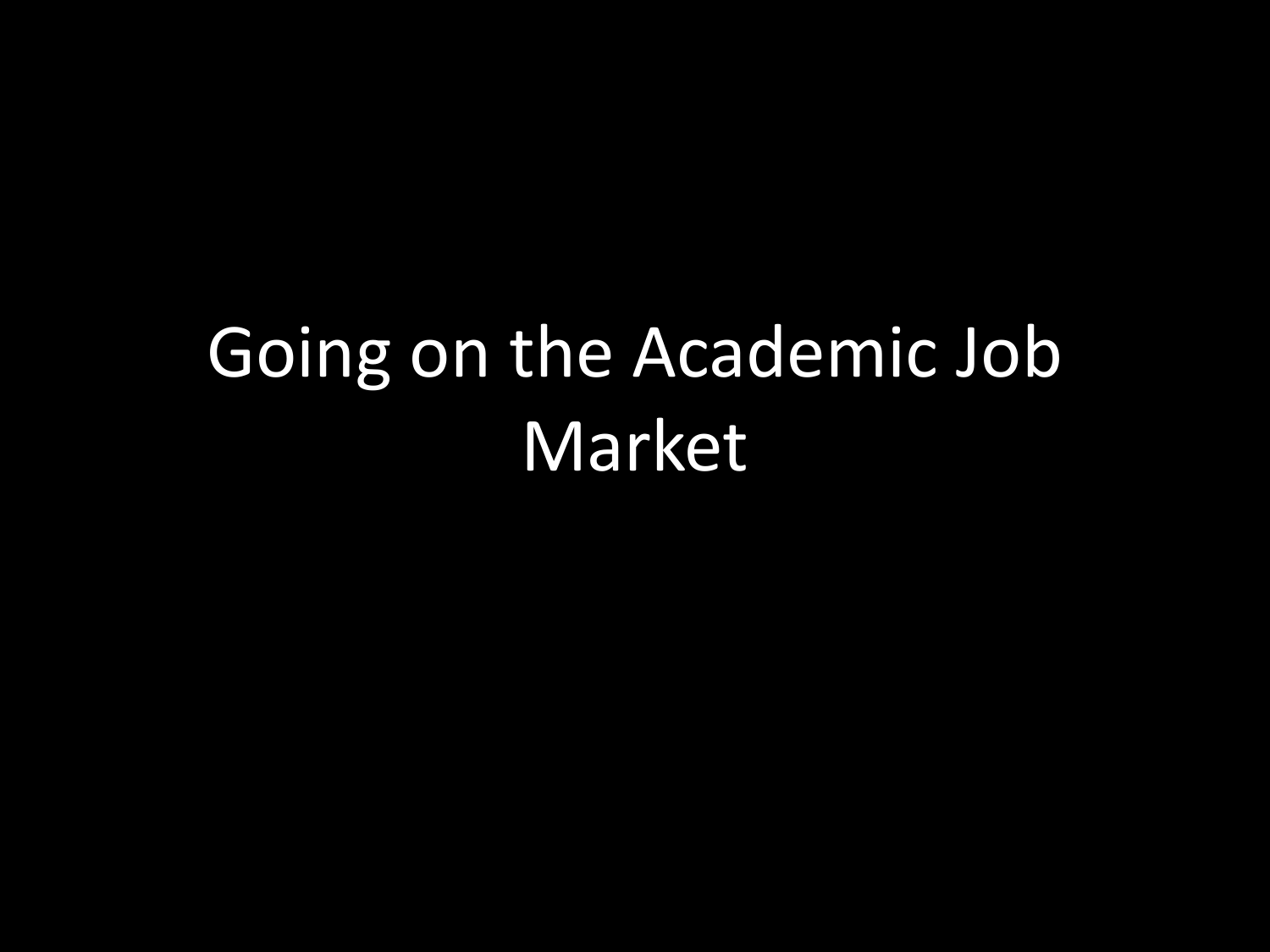#### •**Resources for the Academic Job Search**  $\bullet$

•The Chronicle of Higher Education – http://chronicle.com/section/Home/5 – numerous articles on every aspect of the academic job market

•Academic Jobs Wiki -

http://academicjobs.wikia.com/wiki/Academic\_J obs\_Wiki – articles, job details, and plenty to drive you crazy

 $\bullet$ 

 $\bullet$ 

•Princeton McGraw Center for Teaching and Learning – workshops seminars one-on-one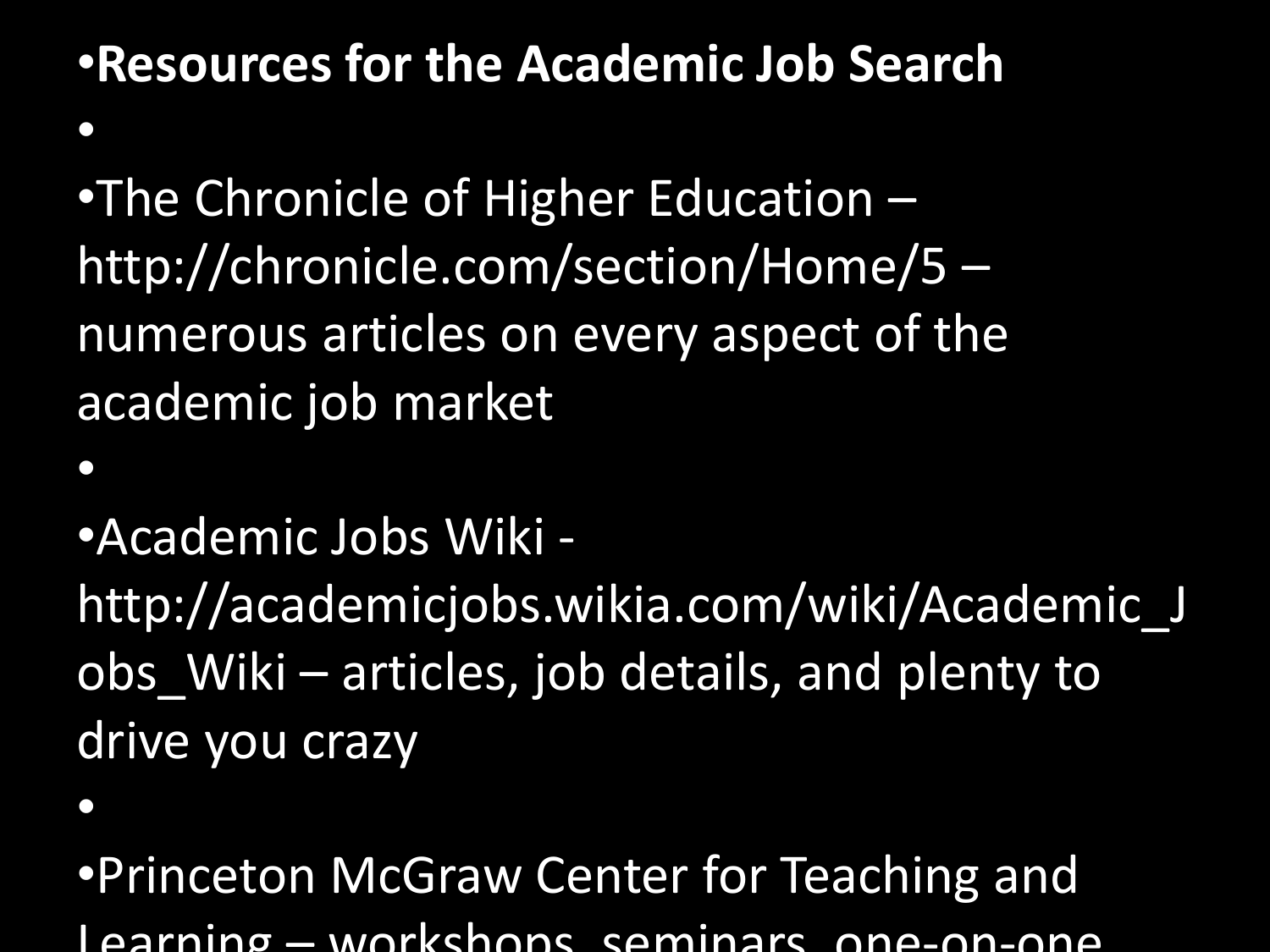# When should you go on the job market?

•5th year, or

•The academic year before the one in which you plan to defend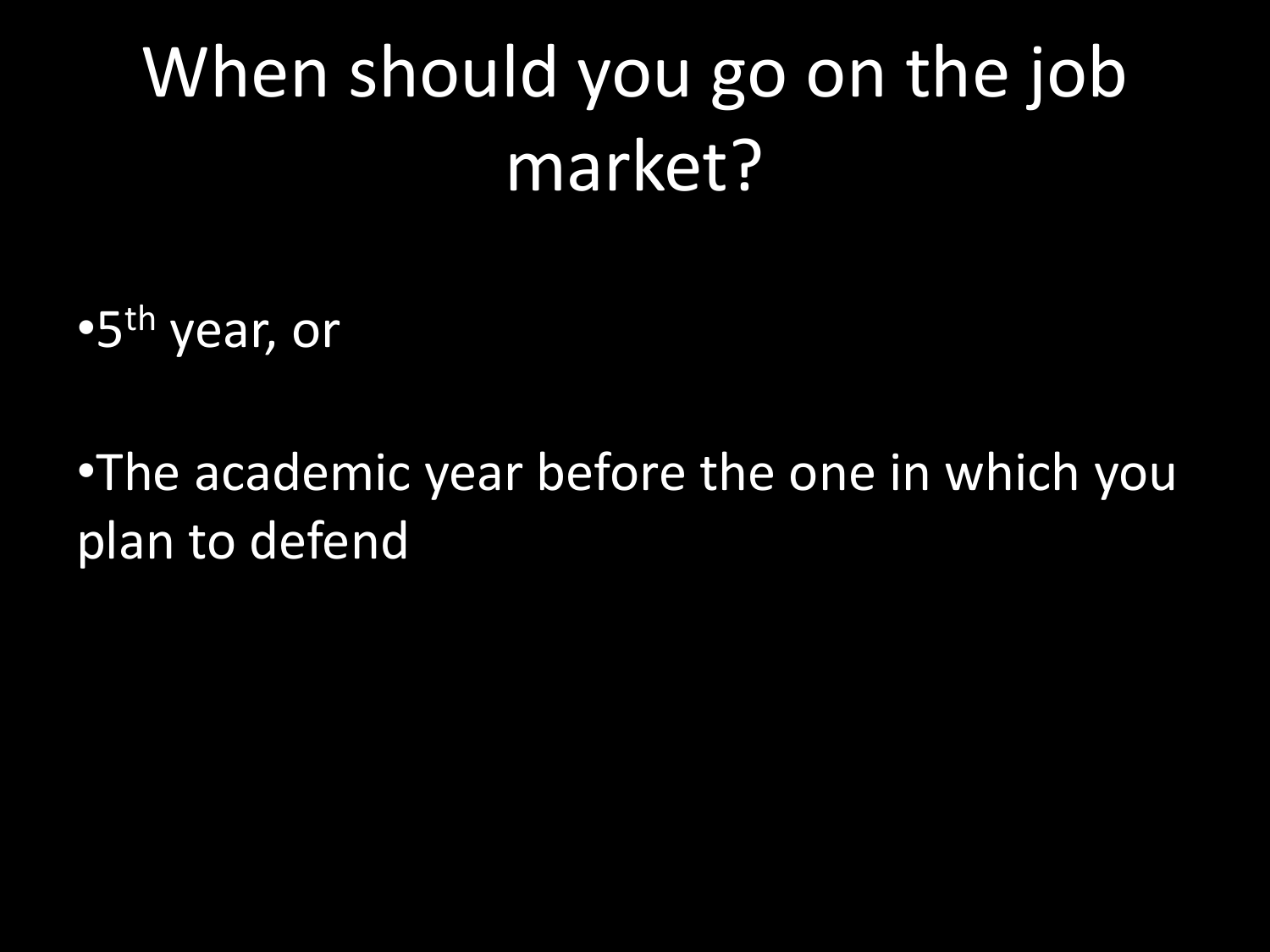## The summer before

- •Talk to your advisors: is this the right year?
- •Make a plan for what kind of positions to target (dissertation completion fellowships, postdocs, history, religion, poli-sci?)
- •Start compiling application materials get your recommenders any material they need to write your letters.
- •If you don't have publications, write a chapter in article form and submit it for publication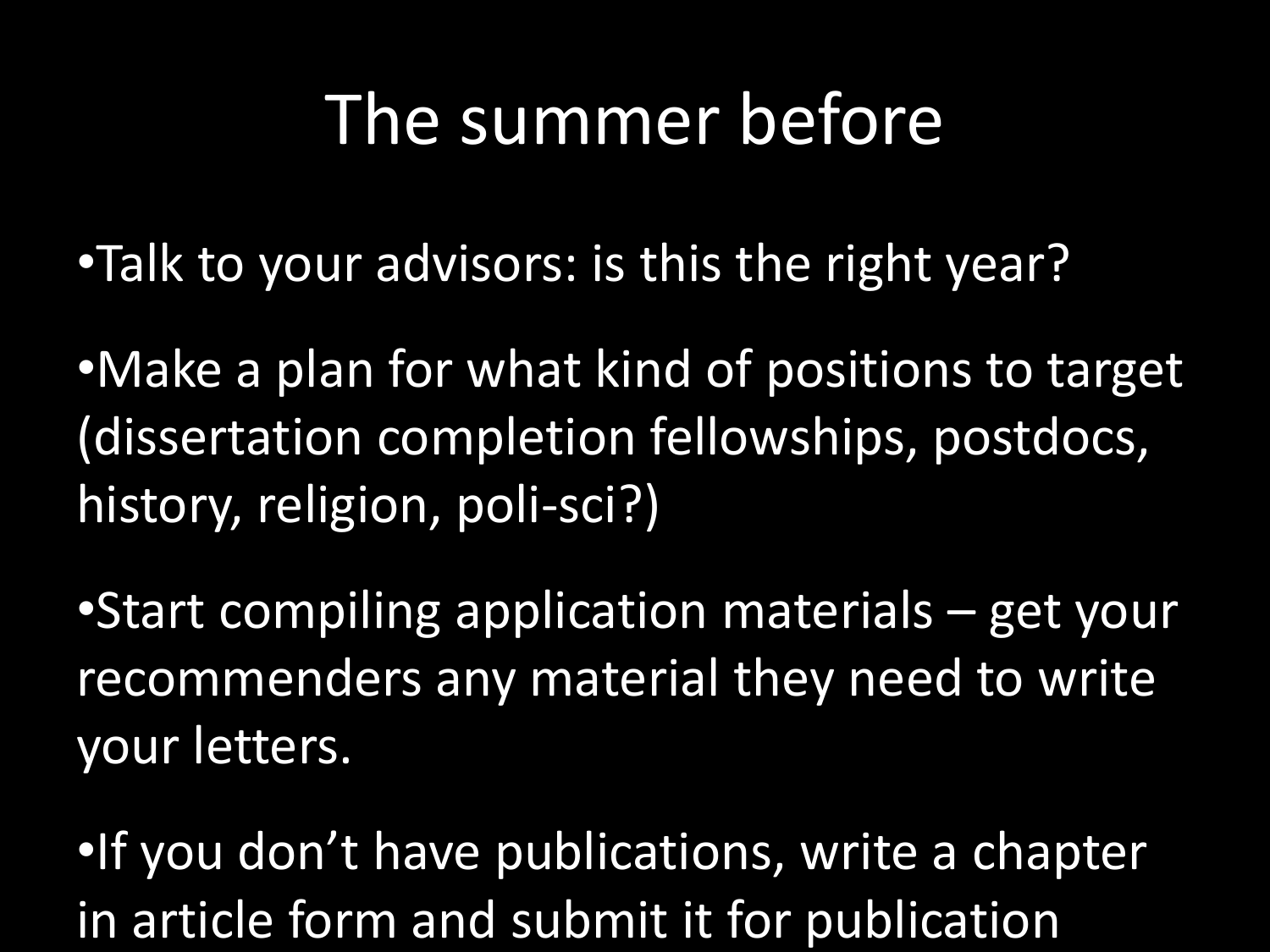# Making a plan - what should you apply for?

- •Fellowships (due dates beginning in Oct)
- •Postdocs (due dates EARLY in fall)
- •Tenure-track jobs (due dates beginning in Oct)
- •Non tenure track (due dates beginning in Oct)

•\*\*\* Join the professional associations for any field you're planning to apply for jobs in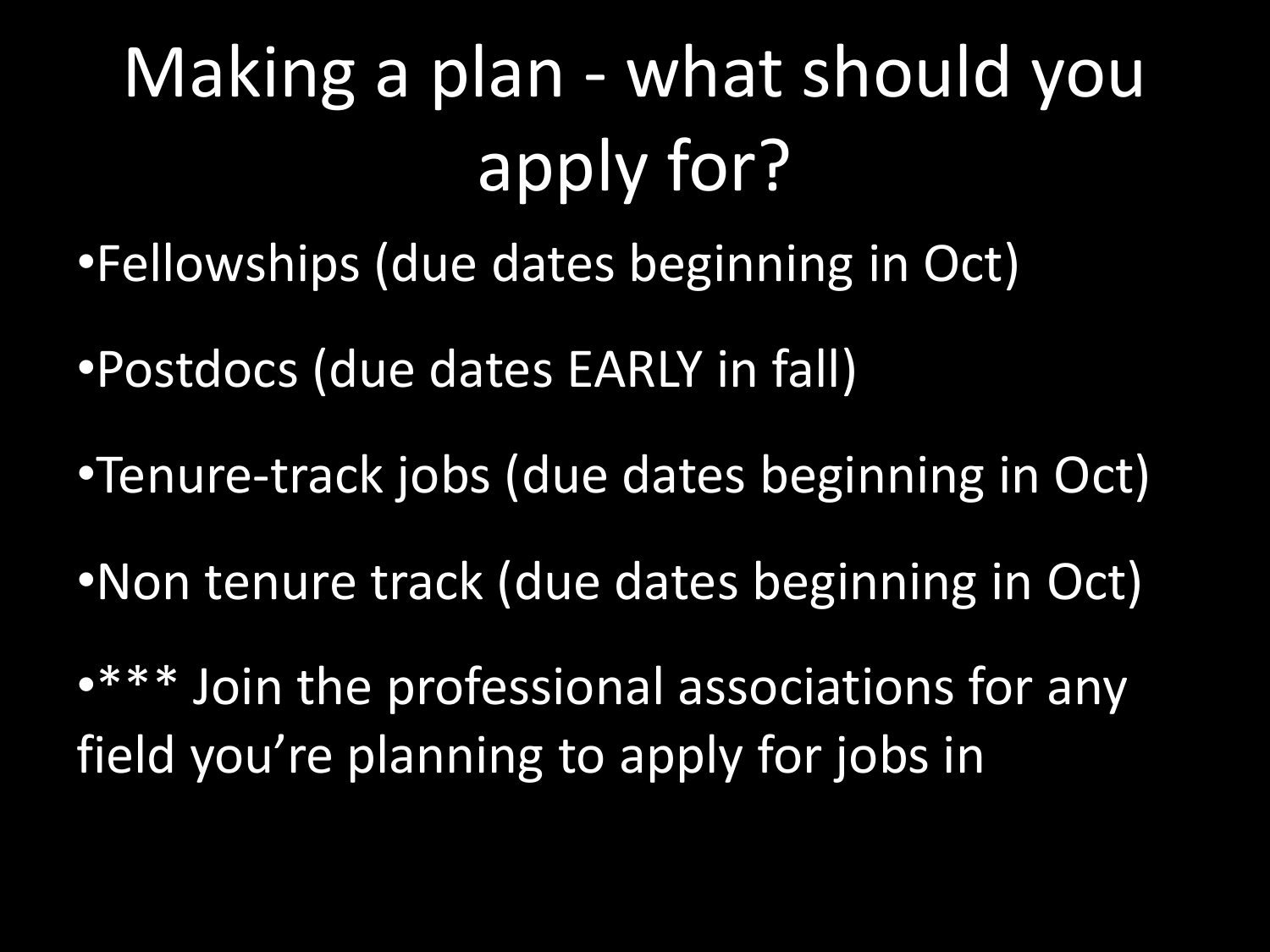# How do you find job postings?

- •Listserves and websites of professional associations and periodicals; for example:
- •Chronicle of Higher Education
- •H-Net
- •AHA job listings
- •MESA job listings
- •AAR job listings
- •Google! (especially for postdocs, which aren't listed as systematically as jobs)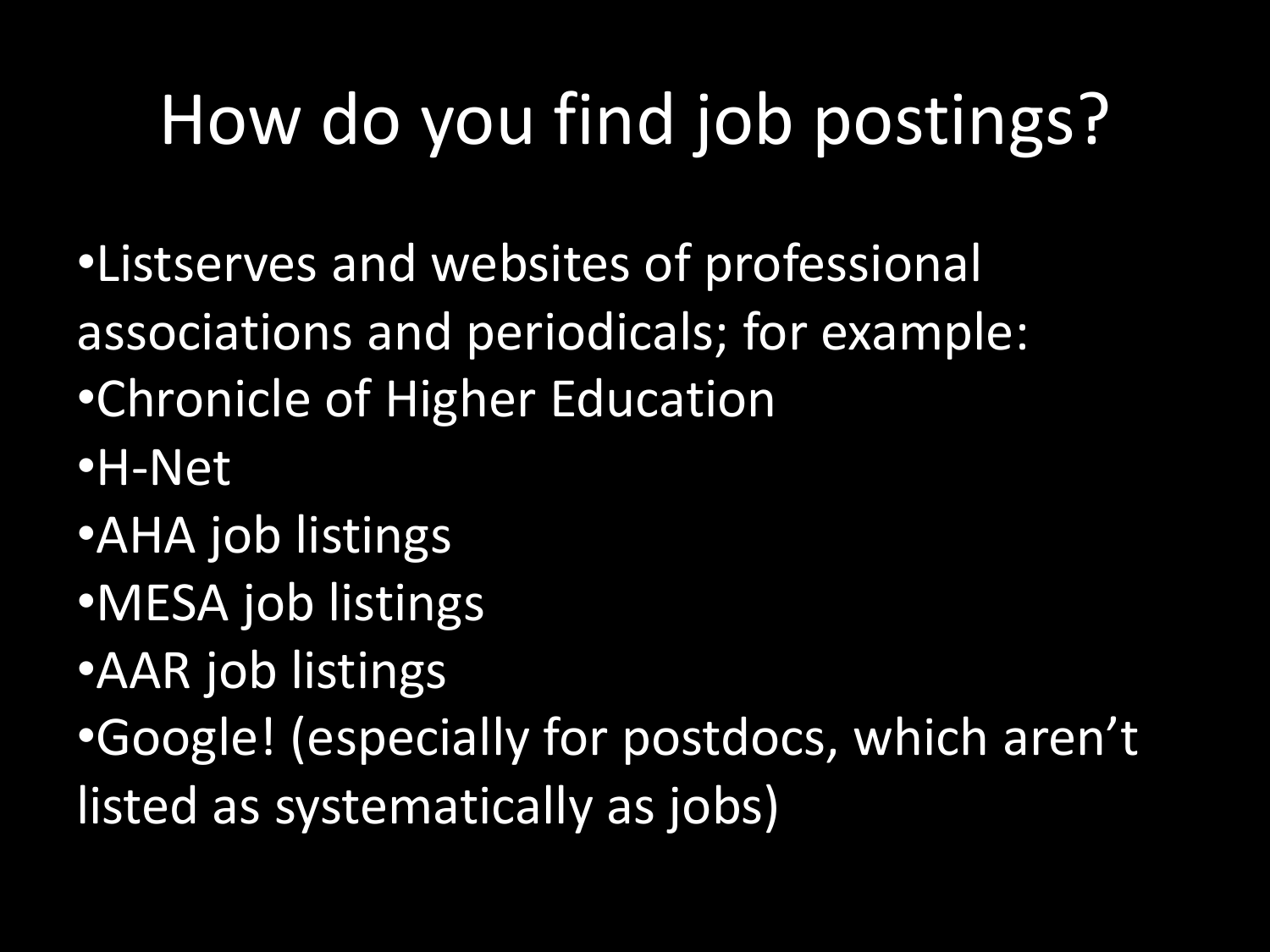#### Fall semester

- •Compile application materials
- •Go to McGraw Center workshops
- •ASK for advice
- •APPLY earliest due dates might be in Sep!
- •1<sup>st</sup>-round interviews will be late fall/early winter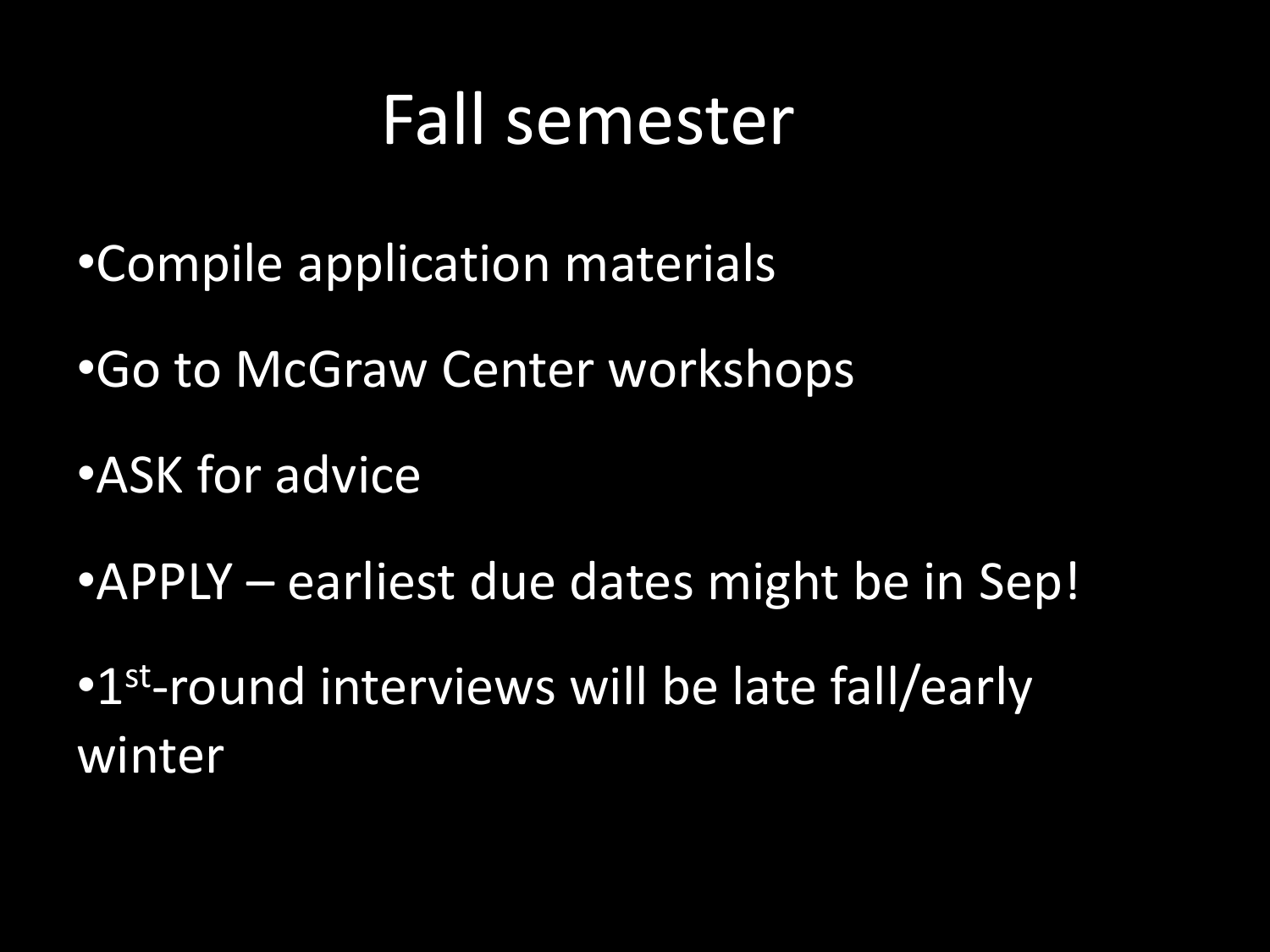## Application Materials

- •Cover letter
- •Letters of recommendation, usually 3
- •CV
- •Writing sample
- •Research statement
- •Statement of teaching philosophy
- •Statement of teaching interests
- •Sample syllabi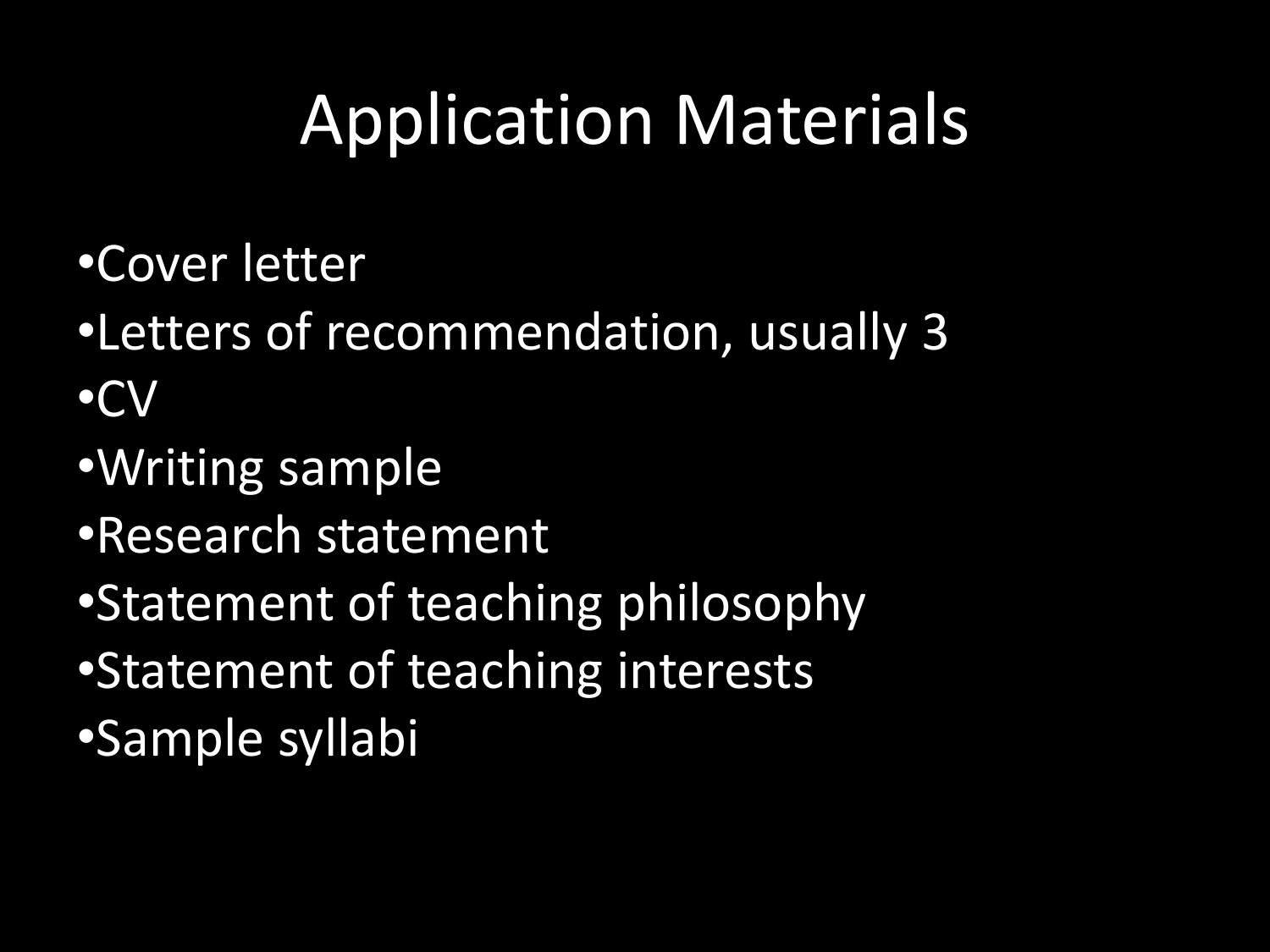#### Cover Letters

•STRATEGIZE AND TAILOR:

- •University or teaching college?
- •What discipline?

•Address any specific needs they mention in the job add

•\*\*\* For jobs in specific disciplines (not area studies), you need to convince them that you can speak their methodological language.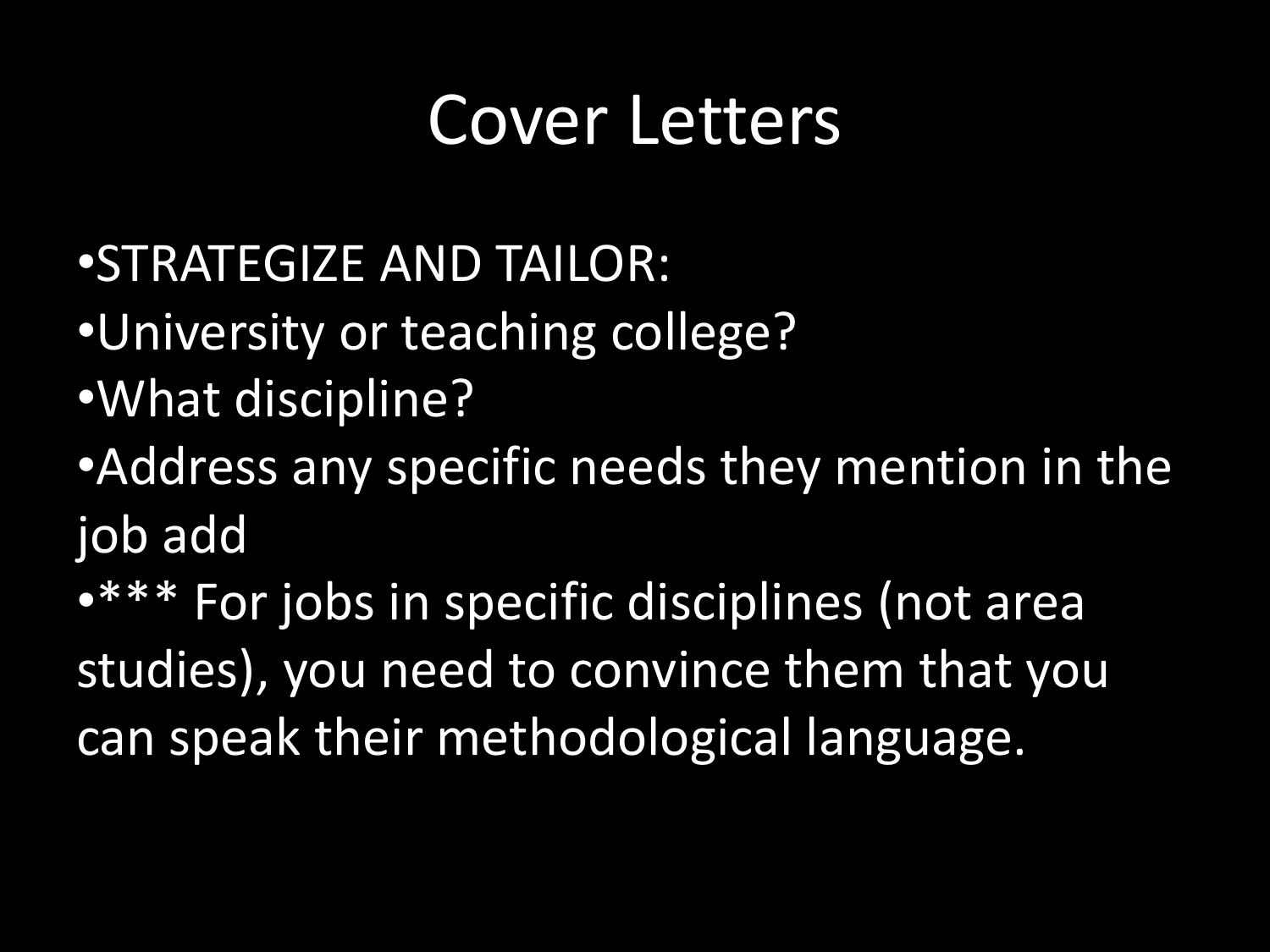#### Recommendation Letters

•Most positions require 3

•STRATEGIZE: which of your recommenders would be best received by any given position?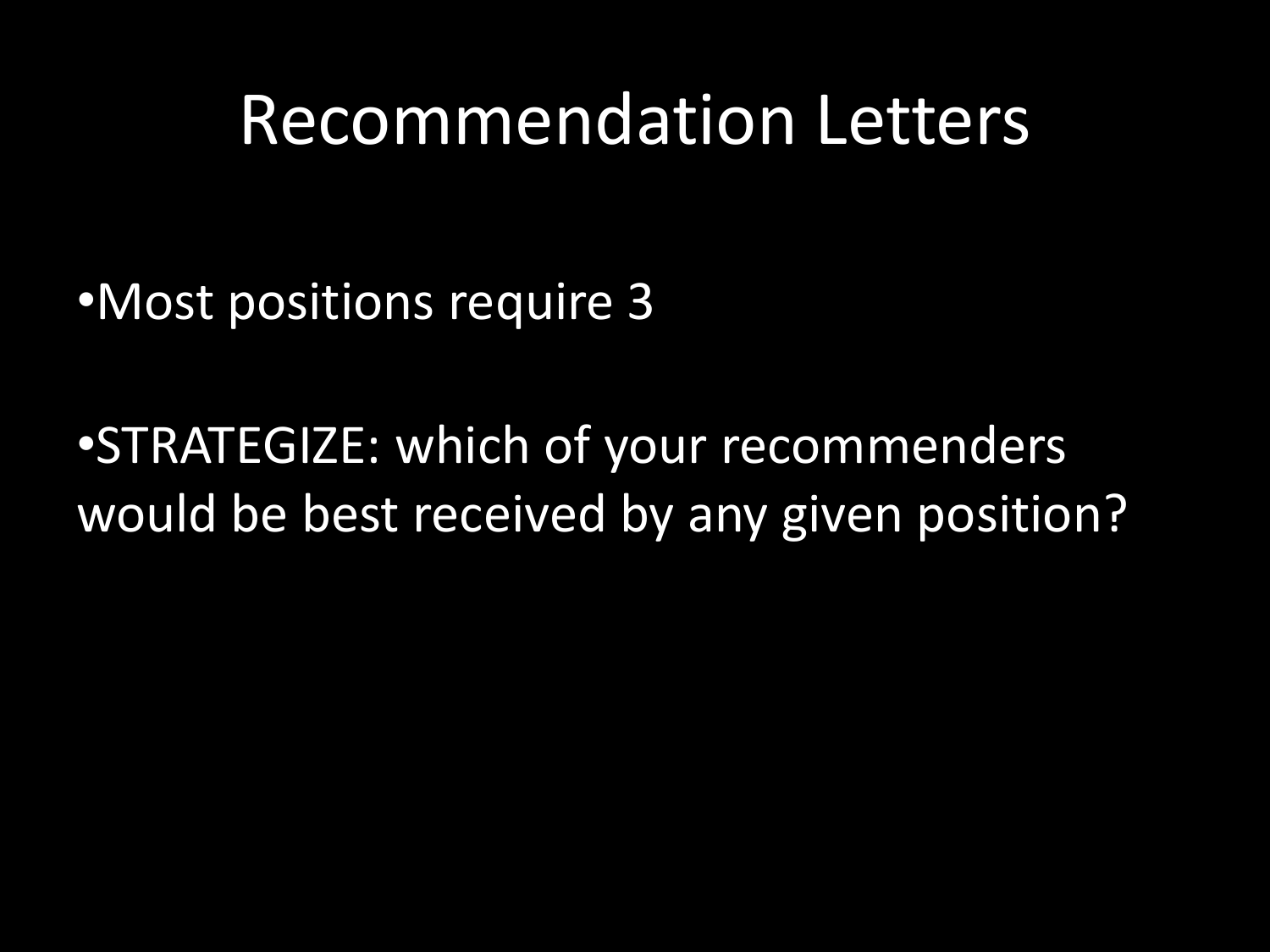## Writing Samples

•Use appropriate ones for the positions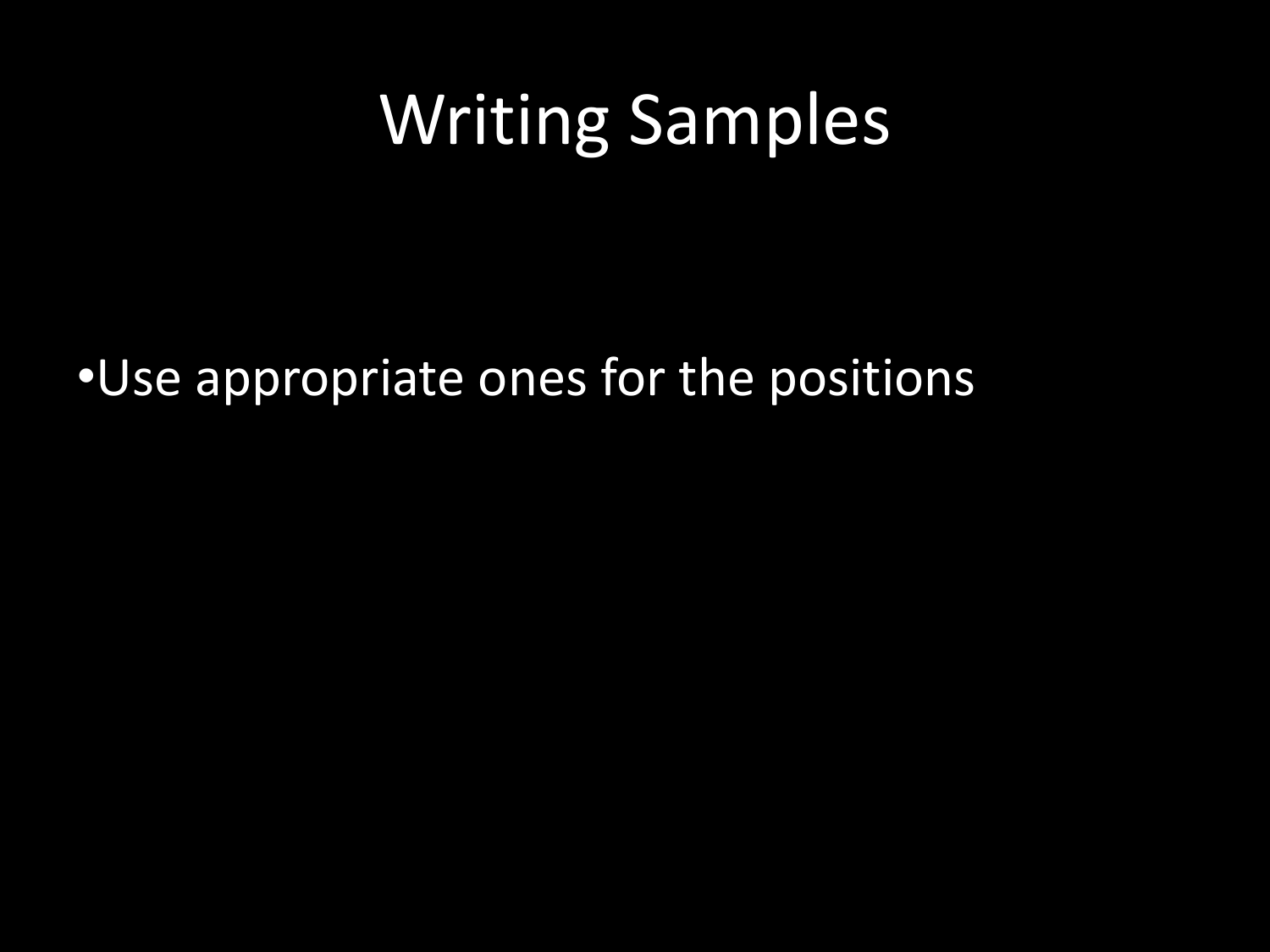#### Teaching Statements

•Go to McGraw Center workshops for pointers on how to write these. Everyone hates them.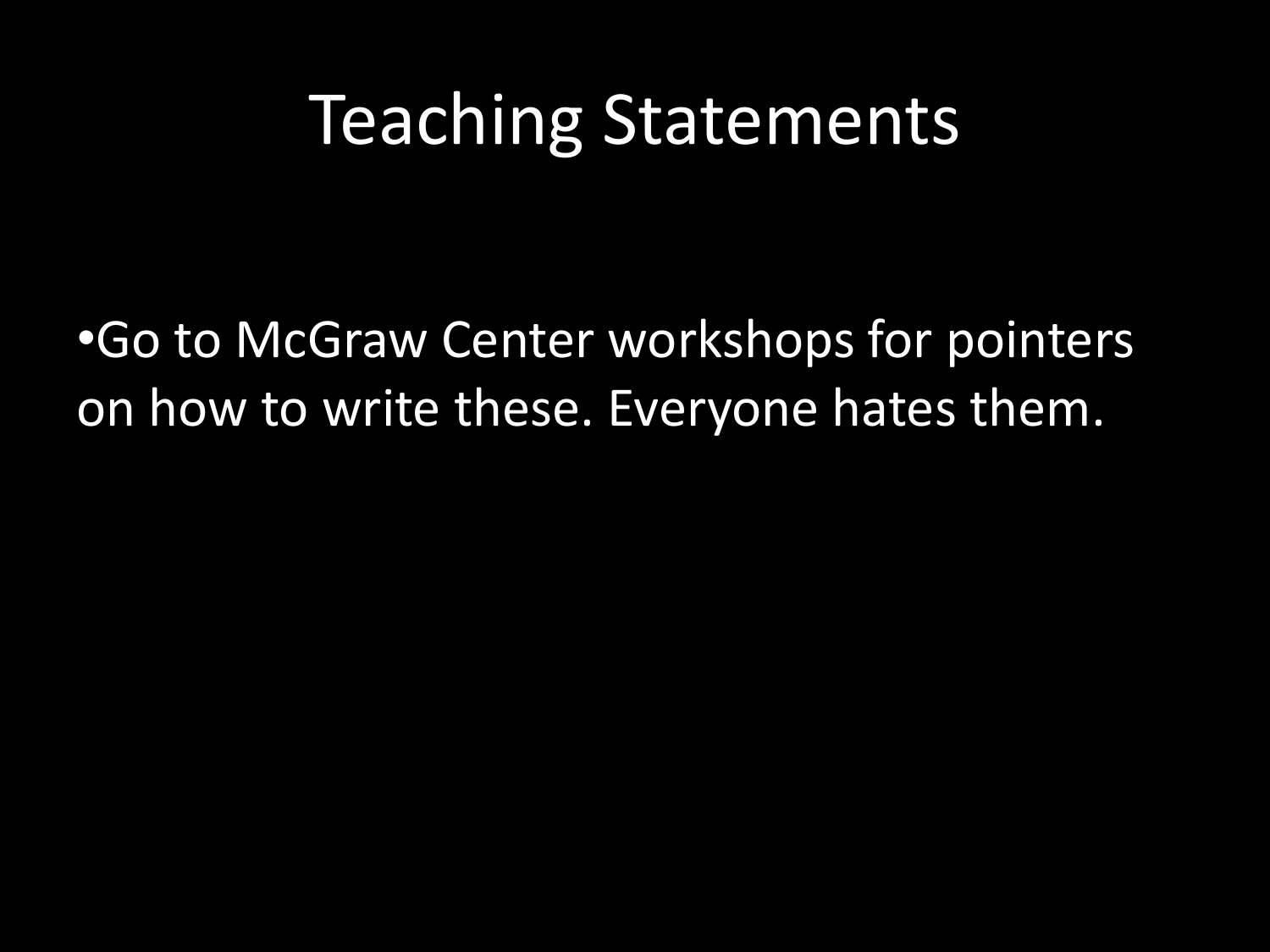# Syllabi

- •Basic syllabi worth drawing up:
- •Introduction to… (Middle East History, Islam, Middle East Politics, etc.)
- •An upper-level undergrad course •Graduate "Problems and Methods in… (Middle East History, Religion, Politics, etc.)"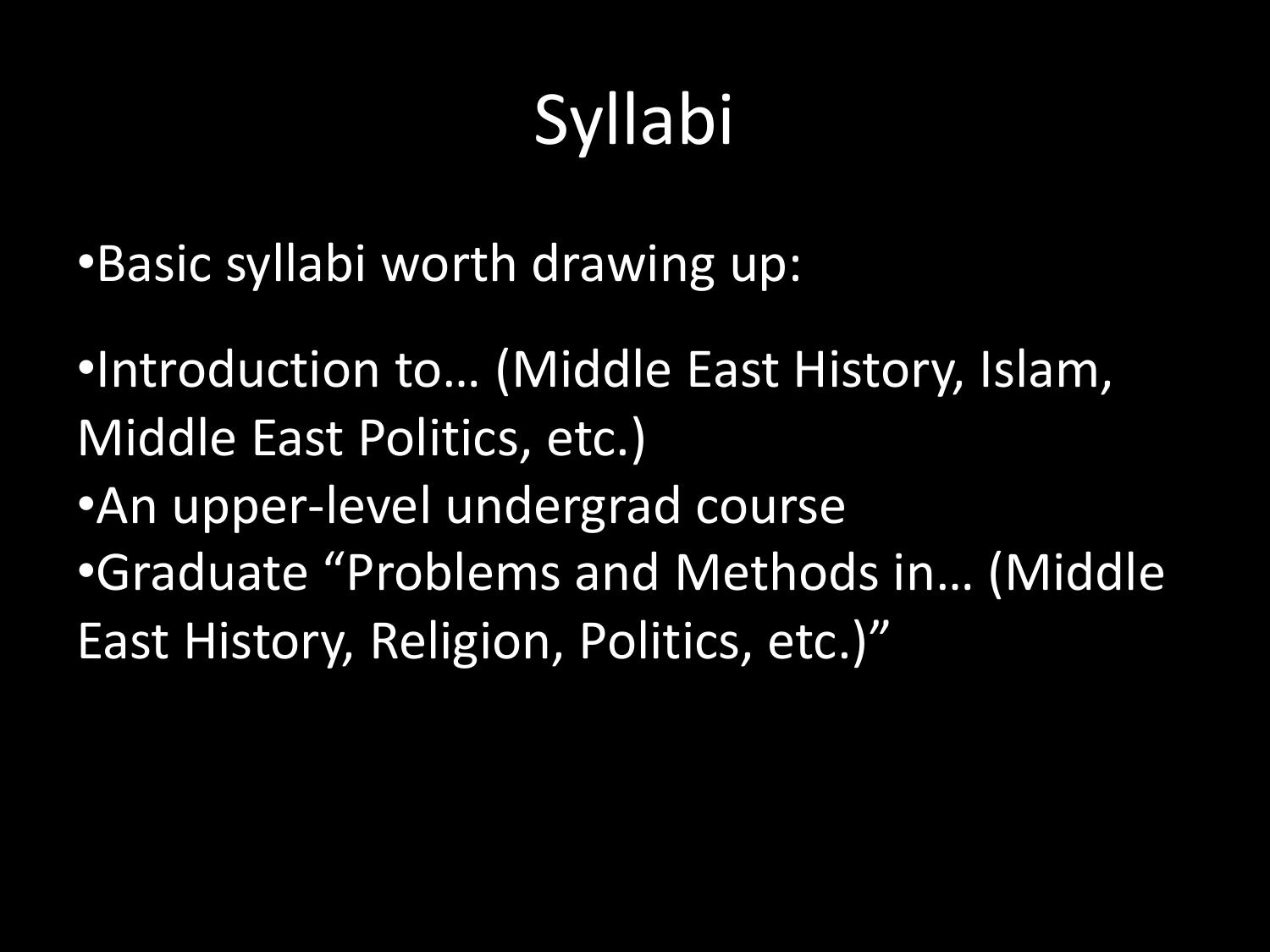## Interviewing

•1<sup>st</sup> round interviews: either by Skype or at professional association meetings

•3 components:

- •Questions about your research
- •Questions about your teaching
- •Questions you have for them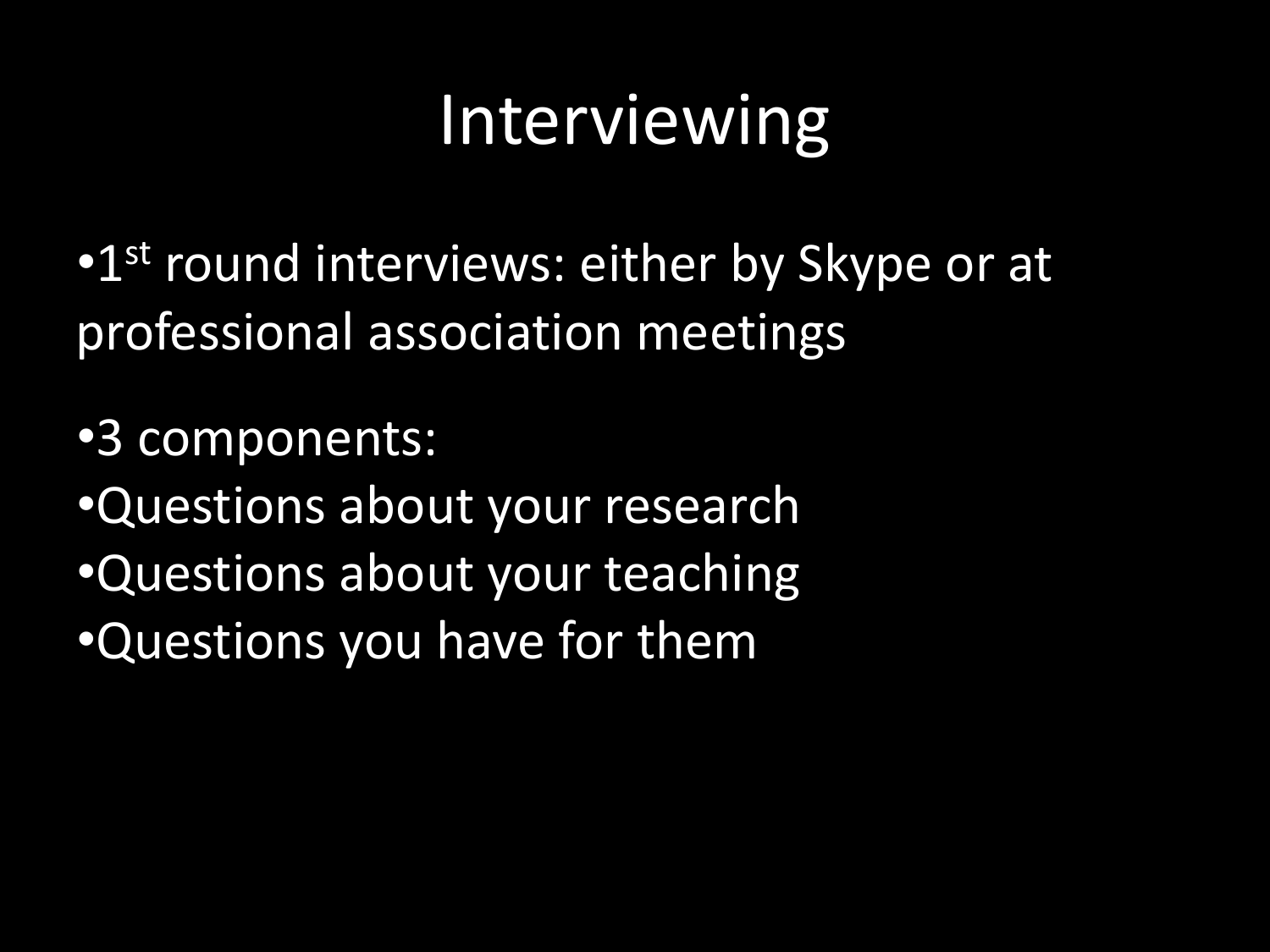## Preparing for Interviews

•Go to McGraw Center workshops and look online for standard interview questions and advice

•PREPARE and PRACTICE answers

•RESEARCH the school and department – what are their specific needs?

•PREPARE stock questions for them in advance, but nothing too basic that you could have easily found out online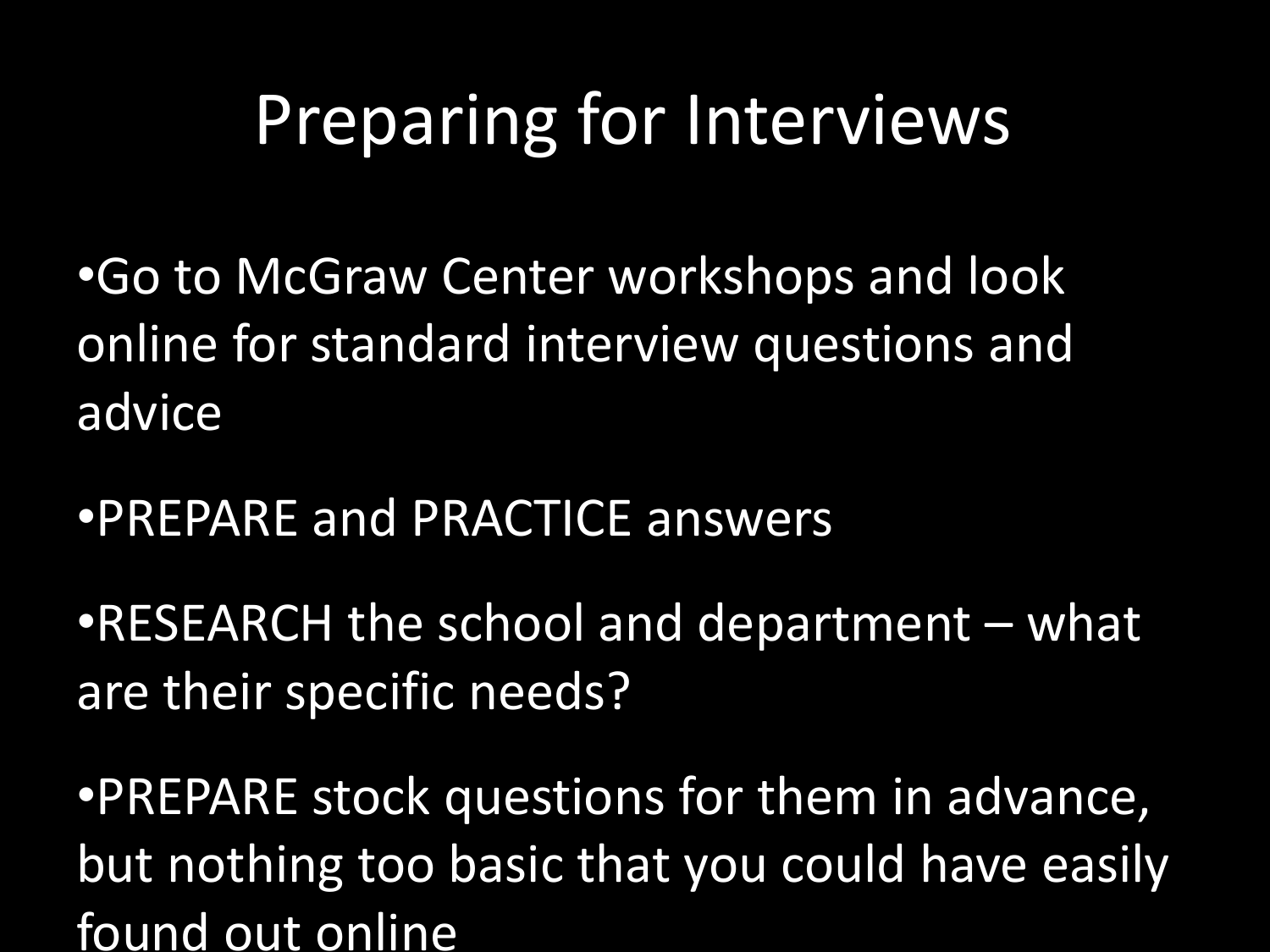## Standard Questions

- •Tell us about your research and its contributions to the field.
- •Do you have any ideas for future projects? •How would you teach our department's
- introductory course to…?
- •Tell us about an upper-level undergrad course you'd like to teach.
- •Tell us about a graduate course.
- •WHY DO YOU WANT TO WORK AT …?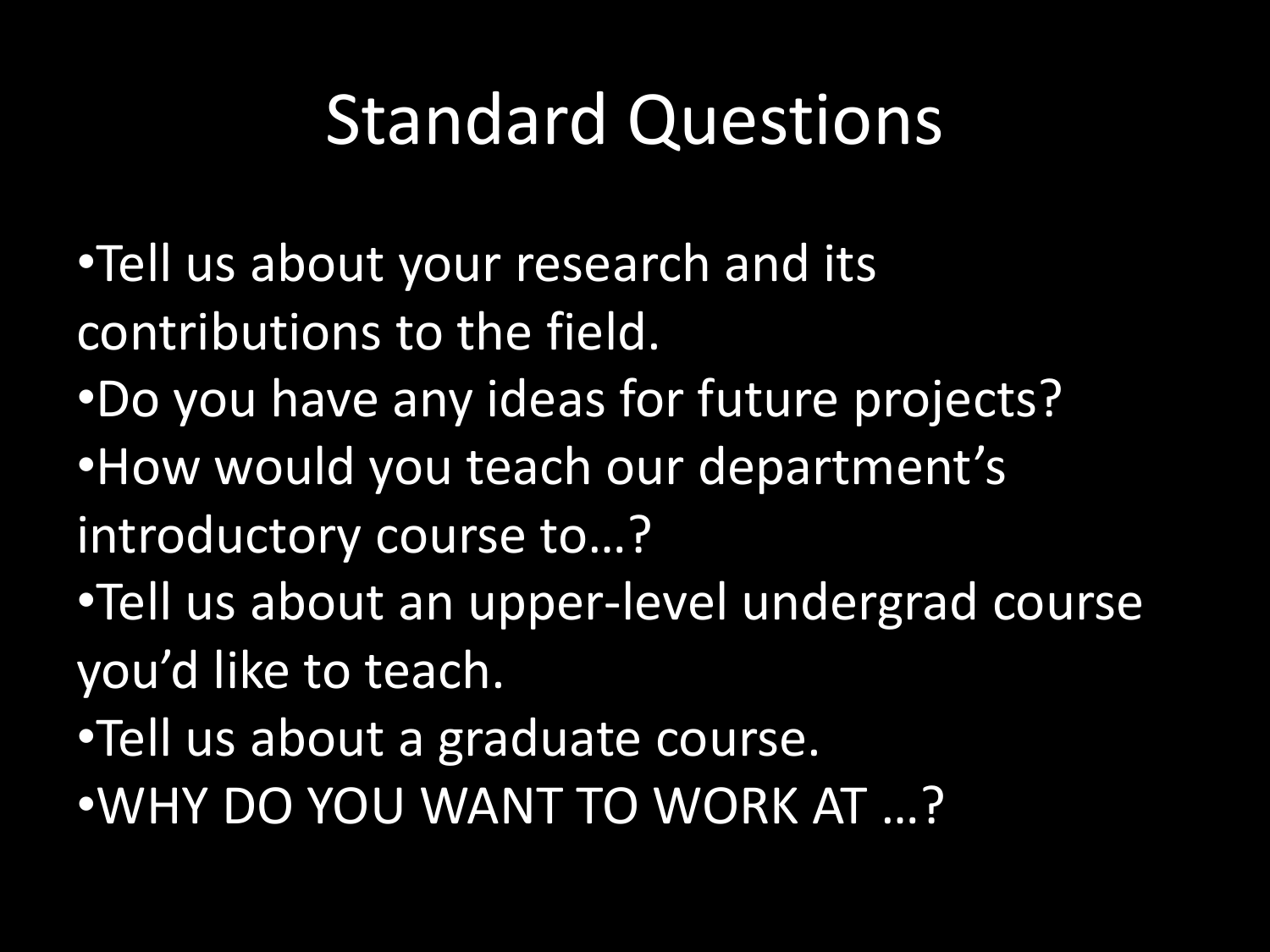#### At the Interview

•Be on time

•Don't dress like a bum

•Have copies of your cv and any syllabi you expect to talk about

•Break out the syllabi when asked about teaching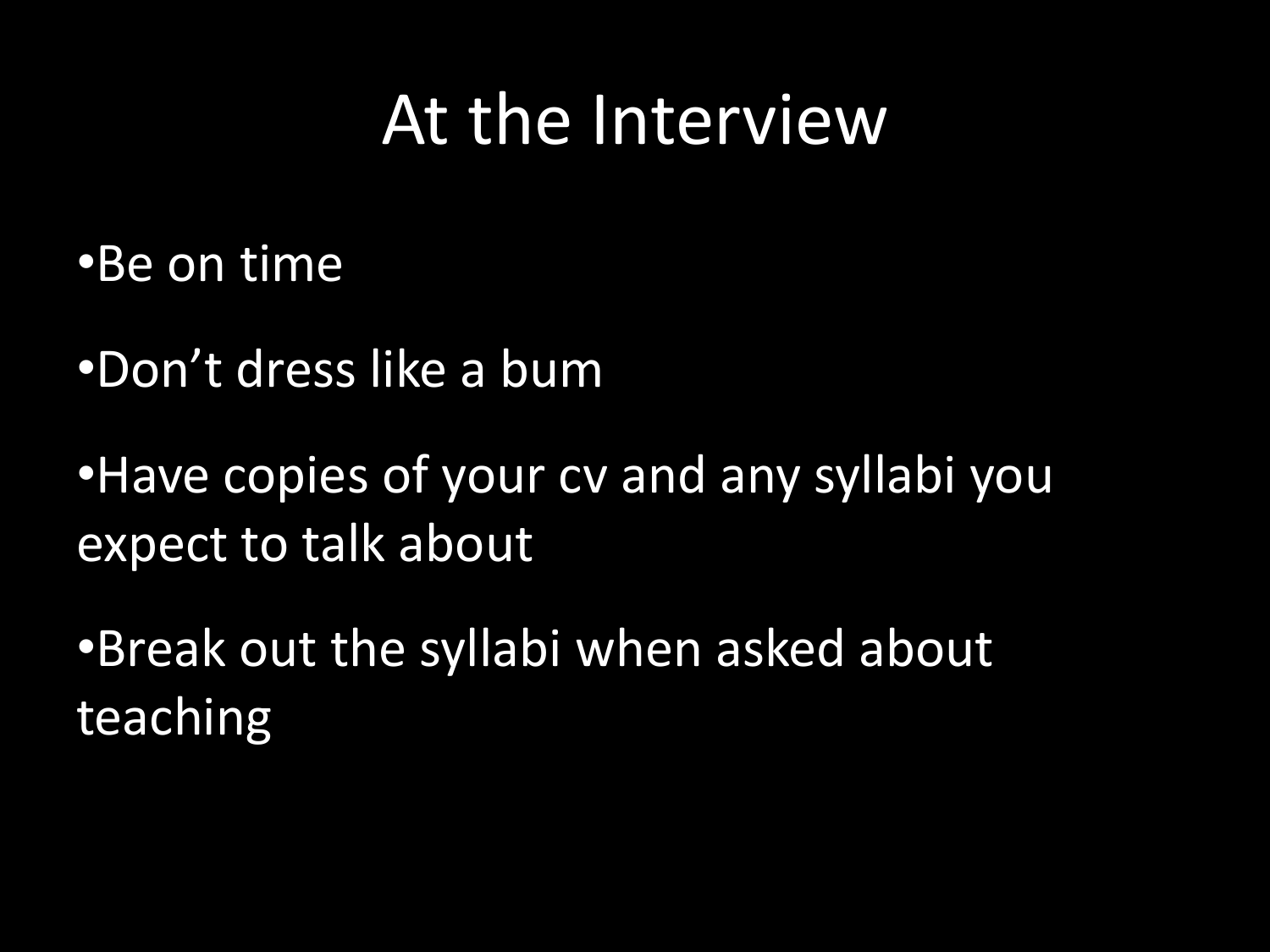## Campus Visits

- •January-March
- •One or both of:
- •Job talk
- •Teaching demonstration
- •Meetings with faculties, administrators, students
- •\*\*\* If you've made it to this point, they're interviewing you but also trying to recruit you